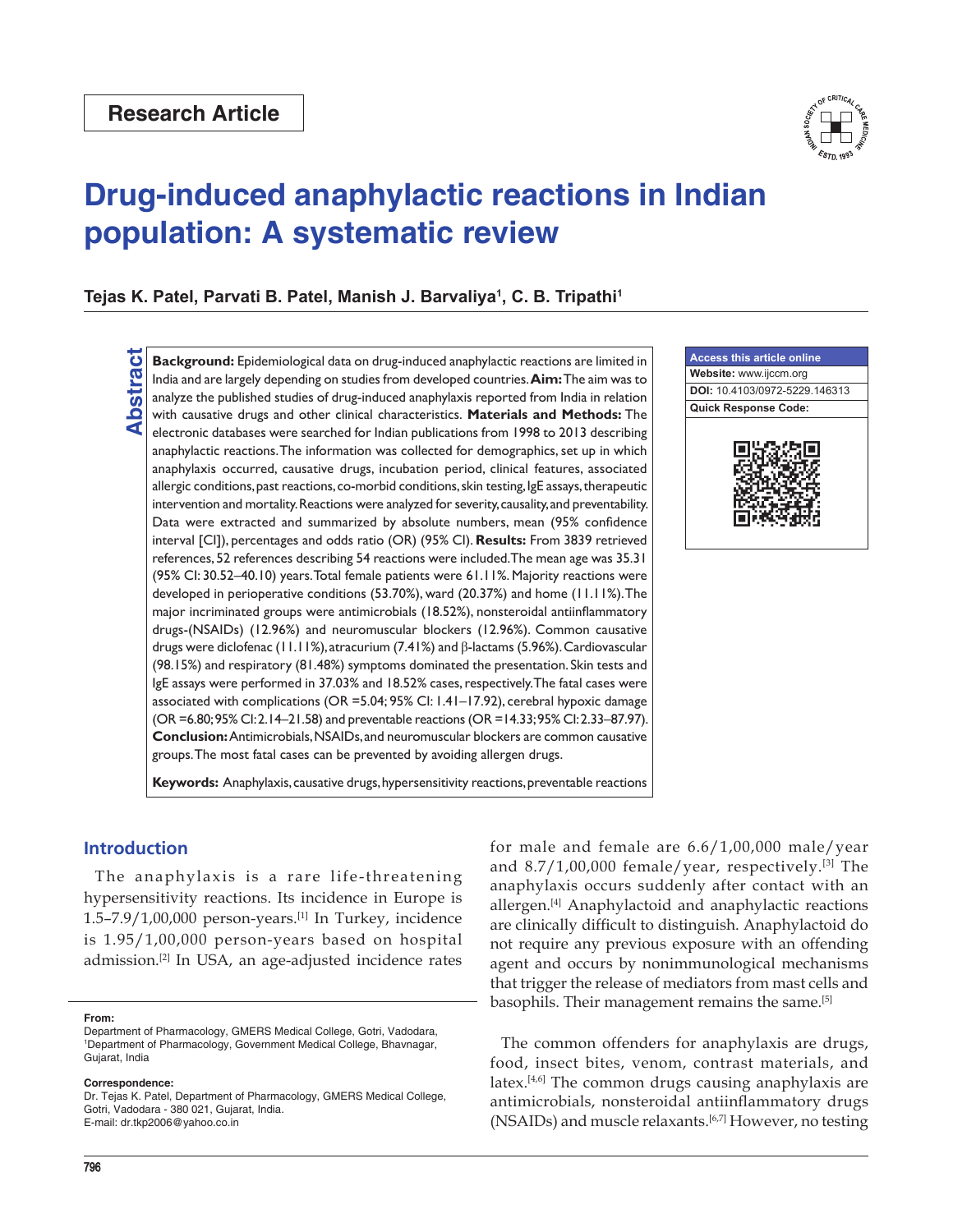methods or known risk factors avail to differentiate individuals at risk for an anaphylactic reaction from a simple allergic reaction. Individuals with asthma are exception to this, who may suffer a more severe reaction.[5]

Most of the epidemiological data on anaphylaxis are based on studies in developed countries. The data regarding its causative agents and other clinical patterns are limited in developing countries. The aim of our study was to analyze published studies and cases of druginduced anaphylaxis reported from India and compared the data with the other foreign studies.

# **Materials and Methods**

The publications describing anaphylactic reactions in Indian population were searched through following key terms: "Anaphylactic reaction" odds ratio (OR) "immediate reaction" OR "anaphylactic shock" AND ("India" OR "Indian population"). The electronic databases "PubMed, MEDLINE, PubMed Central, Google Scholar" and bibliographies of relevant articles were searched. Articles published in English from 1998 to 2013 were included in the review. Two reviewers (TKP, PBP) independently searched the articles. Title, abstract and full text articles if necessary were assessed for possible inclusion in the study. The protocol of this study was registered in PROSPERO (CRD42014007347) register for systematic review.

### *Inclusion criteria*

- Studies conducted in Indian population only
- Prospective or retrospective studies related to drug-induced anaphylactic reactions
- Cohort, case-control, case series related to anaphylactic reactions
- Case reports, letter to editors related to drug-induced anaphylactic reactions and fulfilling the clinical case criteria defined by second symposium of the national institute of allergy and infectious disease/food allergy and anaphylaxis network<sup>[8]</sup>
- Studies related to adverse drug reactions (ADR) those have described the anaphylactic reactions
- All age groups and clinical settings (Inpatient or outpatient).

### *Exclusion criteria*

- Studies not based on Indian population
- Studies related to other etiologies of anaphylactic reactions (e.g. food, insects, parasitic diseases, etc.)
- Editorials, review articles, nonresearch letters and discussion papers
- Animal studies.

### *Review methods*

The following data were collected from each publications: Demographic, set up in which anaphylaxis occurred, lag period, causative drugs, clinical features, systems involved, co-morbid conditions, risk factors, allergen testing, complications, hospitalization, mortality and therapy administered.

The "CARE guideline" was used to assess the quality of case reports.[9] The severity of anaphylaxis were graded (I-IV) according to Ring's classification.<sup>[10]</sup> The causality assessment was performed as per Naranjo's algorithm.[11] It classifies drug-ADR pair as "certain," "probable," "possible" and "unlikely" categories. Anaphylaxis cases were assessed for the preventability of reactions by modified Schumock and Thorton criteria by Lau *et al*.<sup>[12]</sup> It classifies ADR as "definitely preventable," "probably preventable" and "not preventable" reaction.

### *Outcome analysis*

Data for primary outcome variable (causative drugs) and secondary outcome variables were extracted and summarized using absolute numbers and percentage. Demographic data were presented as mean (95% confidence interval [CI]), percentage of various age groups and male to female ratio. A subgroup analysis was performed for the male and female gender for age groups, grading, setup and involvement of systems, causative drugs and their route of administration by Chi-square test. Incubation period, grading, set up, systems involved, common presenting features, allergen tests, complications, co-morbid conditions and therapy administered were pooled and presented as proportions. Subgroup analysis was performed between expired and survived cases for gender, set up, systems involved, co-morbid conditions, complications, treatment administered and preventable reactions by Fisher's exact test and their OR (95% CI) were calculated. The disagreements were discussed and resolved by consensus. Graph Pad Prism version 6.0 (GraphPad Software, Inc., La Jolla, CA 92037 USA) was used for statistical analysis.  $P \le 0.05$  was considered to be statistically significant.

### **Results**

### *Literature search*

The search yielded 3839 references. Totally 3739 references were excluded. Out of 100 fully evaluated, 52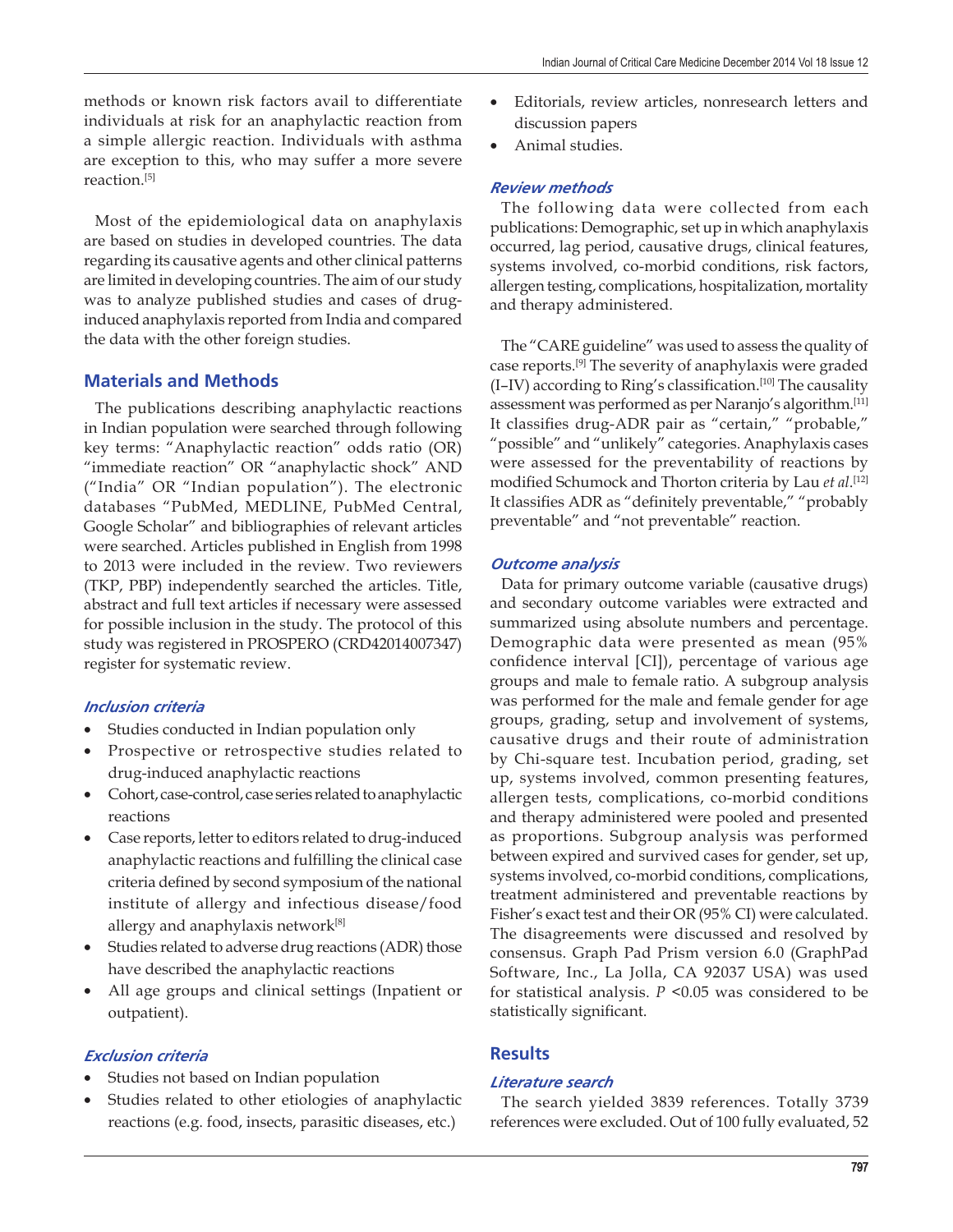references were included in the analysis as per selection criteria.<sup>[13-64]</sup> The flow diagram for the article selection is presented as Figure 1.

#### *Characteristic and quality of the included studies*

Total 34 case reports, 13 letter to editors, 4 correspondence and 1 image in medicine were included in the study [Table 1]. Two studies had described two cases in one report.[45,61] Total 54 cases were analyzed. We did not find any cohort, case-control, and caseseries studies. The two Indian hospitals were part of the "International Collaborative Study of Severe Anaphylaxis" during 1992–1997. No separate Indian data were described in any of two publications from this study and were excluded.[65,66] The set-up in which anaphylaxis occurred were: Perioperative-29, ward-11, home-06, outpatient department-03, procedure room-02, intensive care unit-01 and primary health care center-01. One study did not specify a setting.[23] As per "CARE guideline," the most studies did not mention important timelines in the form of tables or figures, strengths, limitations, followup data and informed consent or permission from the institutional committee to publish the report.[9]

#### *Characteristics of the patients*

The mean (95% CI) age of the patients was 35.31 (30.52–40.10) years. The age group distributions for 0–20, 21–39, 40–60 and >60 years were 25.93%, 42.59%, 20.37%, and 11.11%, respectively (*P* < 0.0001; Chi-square test). The youngest patient was a 7-day-old male child and eldest was 70-year-old male patient. Total female patients were 33 (61.11%). Male: Female ratio was 1:1.57. The mean (95% CI) age of the male and female patients were 39.81 (30.39–49.23) and 32.45 (27.20–37.71) years, respectively. The gender was not significantly associated with age groups, setup, grading, system involved, common causative drugs and route of administration (*P* > 0.05, Chi-square test/Fisher's exact test).

#### *Causative drugs*

Thirty-five different drugs were suspected. As shown in Table 2, major causative groups were antimicrobials (18.52%), NSAIDs (12.96%) neuromuscular blockers (12.96%), and anesthetic agents (9.26%).  $\beta$ -lactams (5.96%) were the most commonly incriminated antimicrobials. The most common causative drug was



**Figure 1:** Study selection flow diagram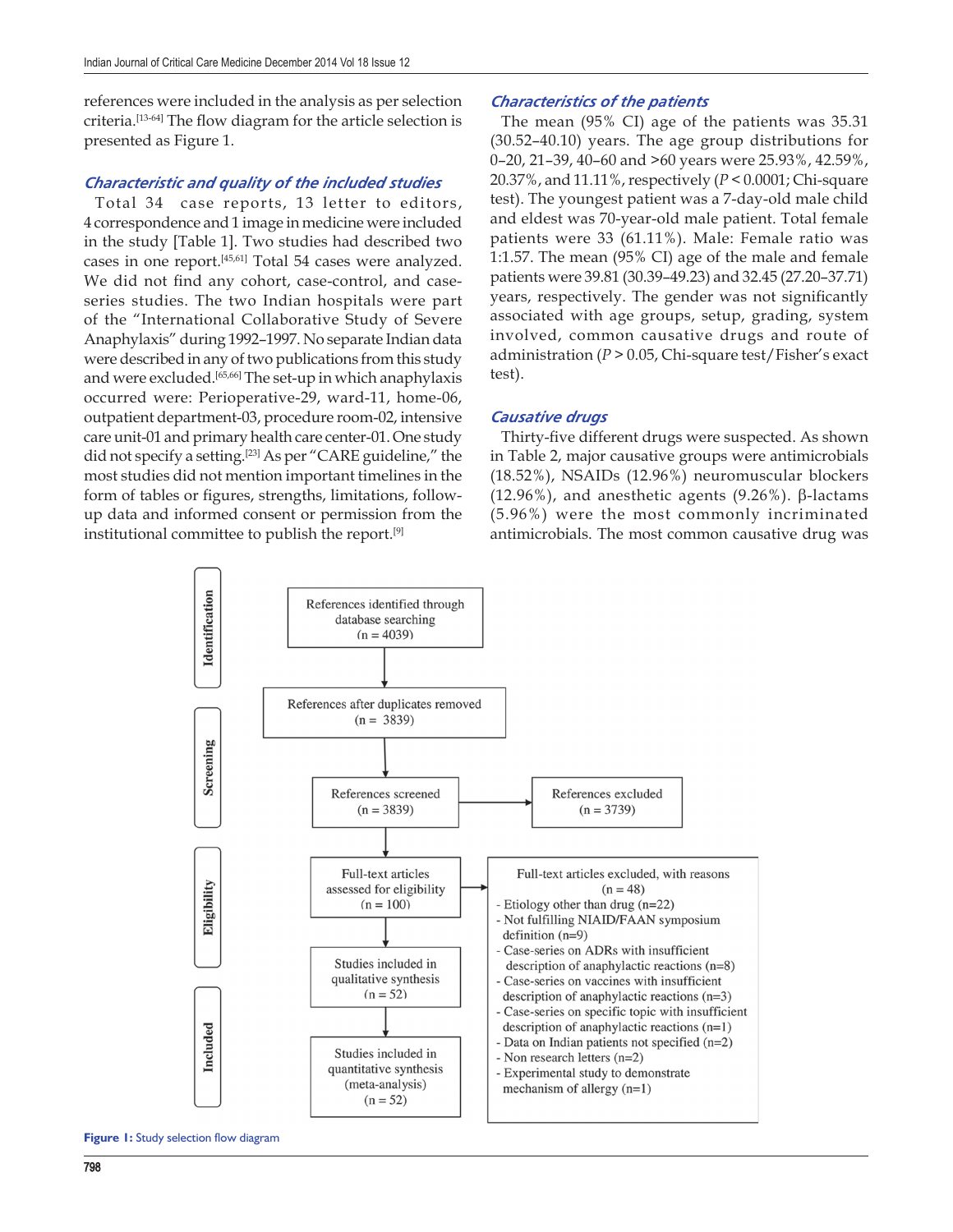| review                                      |                   |         |                      |                   |  |
|---------------------------------------------|-------------------|---------|----------------------|-------------------|--|
| <b>Article name</b><br><b>Type of study</b> |                   | Age     | <b>Gender Set up</b> |                   |  |
|                                             |                   | (years) |                      |                   |  |
| Afonso et al. <sup>[13]</sup>               | Letter to editor  | 30      | Female               | Home              |  |
| Ansari et al. <sup>[14]</sup>               | Letter to editor  | 55      | Female               | Perioperative     |  |
| Awasthi and Tripathi <sup>[15]</sup>        | Case report       | 38      | Female               | Perioperative     |  |
| Babu and Sharmila <sup>[16]</sup>           | Case report       | 7 days  | Male                 | Ward              |  |
| Basu et al.[17]                             | Case report       | 57      | Female               | Ward              |  |
| Bhagwat and Saxena <sup>[18]</sup>          | Case report       | 52      | Male                 | Perioperative     |  |
| Choudhury et al. <sup>[19]</sup>            | Letter to editor  | 35      | Male                 | Procedure<br>room |  |
| Chowdhry et al. <sup>[20]</sup>             | Letter to editor  | 48      | Female               | Perioperative     |  |
| Das and Mondal <sup>[21]</sup>              | Case report       | 06      | Female               | OPD               |  |
| Dube et al. $[22]$                          | Case report       | 30      | Female               | Perioperative     |  |
| Elangovan et al. <sup>[23]</sup>            | Image in medicine | 30      | Female               | Not stated        |  |
| George and Williams <sup>[24]</sup>         | Letter to editor  | 26      | Male                 | OPD               |  |
| Ghai et al. <sup>[25]</sup>                 | Letter to editor  | 48      | Female               | Perioperative     |  |
| Gowrinath and                               | Case report       | 58      | Female               | Ward              |  |
| Balachandran <sup>[26]</sup>                |                   |         |                      |                   |  |
| Gupta et al. <sup>[27]</sup>                | Letter to editor  | 18      | Female               | Perioperative     |  |
| Gupta et al. <sup>[28]</sup>                | Letter to editor  | 40      | Female               | Ward              |  |
| Hiremath <sup>[29]</sup>                    | Case report       | 35      | Female               | Perioperative     |  |
| Kalra et al. <sup>[30]</sup>                | Case report       | 28      | Female               | Perioperative     |  |
| Kothur et al.[31]                           | Case report       | 15      | Female               | Home              |  |
| Koul et al. <sup>[32]</sup>                 | Case report       | 56      | Male                 | Perioperative     |  |
| Kumar et al. <sup>[33]</sup>                | Case report       | 52      | Male                 | Perioperative     |  |
| Mallick et al. <sup>[34]</sup>              | Case report       | 18      | Female               | Perioperative     |  |
| Miraj et al. <sup>[35]</sup>                | Case report       | 58      | Female               | Perioperative     |  |
| Mishra et al. <sup>[36]</sup>               | Case report       | 20      | Female               | PHC               |  |
| Mishra et al. <sup>[37]</sup>               | Case report       | 63      | Male                 | Perioperative     |  |
| Mohapatra et al. <sup>[38]</sup>            | Correspondence    | 20      | Male                 | Ward              |  |
| Mukherjee and                               | Letter to editor  | 56      | Female               | Ward              |  |
| Bhattacharya<br>[39]                        |                   |         |                      |                   |  |
| Murthy et al. <sup>[40]</sup>               | Case report       | 70      | Male                 | Perioperative     |  |
| Neki et al. <sup>[41]</sup>                 | Case report       | 40      | Female               | OPD               |  |
| Pant et al. <sup>[42]</sup>                 | Case report       | 34      | Female               | Perioperative     |  |
| Parikh et al. <sup>[43]</sup>               | Correspondence    | 40      | Female               | Perioperative     |  |
| Pattnaik et al. <sup>[44]</sup>             | Letter to editor  | 18      | Male                 | Perioperative     |  |
| Ravi et al. <sup>[45]</sup>                 | Case report       | 43      | Female               | Perioperative     |  |
| Ravi et al. <sup>[45]</sup>                 | Case report       | 24      | Female               | Perioperative     |  |
| Ray et al. <sup>[46]</sup>                  | Letter to editor  | 09      | Female               | Home              |  |
| Samanta et al. [47]                         | Letter to editor  | 32      | Male                 | Perioperative     |  |
| Samanta et al. [48]                         | Case report       | 15      | Male                 | Ward              |  |
| Sen et al. [49]                             | Correspondence    | 09      | Female               | Home              |  |
| Sengupta and Kohli <sup>[50]</sup>          | Case report       | 35      | Female               | Perioperative     |  |
| Shah et al. <sup>[51]</sup>                 | Case report       | 30      | Male                 | Procedure<br>room |  |
| Shankar et al. <sup>[52]</sup>              | Case report       | 20      | Female               | Perioperative     |  |
| Shanthi et al. <sup>[53]</sup>              | Case report       | 18      | Male                 | Ward              |  |
| Shrivastava[54]                             | Case report       | 37      | Male                 | Perioperative     |  |
| Singbal and Rataboli <sup>[55]</sup>        | Correspondence    | 30      | Male                 | Home              |  |
| Singh et al. <sup>[56]</sup>                | Case report       | 25      | Female               | ICU               |  |
| Sinha and Sinha <sup>[57]</sup>             | Case report       | 65      | Male                 | Perioperative     |  |
| Sripriya et al. <sup>[58]</sup>             | Case report       | 25      | Female               | Perioperative     |  |
| Swamy et al. <sup>[59]</sup>                | Case report       | 28      | Female               | Ward              |  |
| Tiwari et al. <sup>[60]</sup>               | Case report       | 64      | Male                 | Ward              |  |
| Tomar et al. <sup>[61]</sup>                | Case report       | 31      | Female               | Perioperative     |  |
| Tomar et al. <sup>[61]</sup>                | Case report       | 26      | Male                 | Perioperative     |  |
| Tummala et al. <sup>[62]</sup>              | Case report       | 62      | Male                 | Home              |  |
| Vaidya et al. [63]                          | Case report       | 20      | Female               | Ward              |  |
| Vyas et al. <sup>[64]</sup>                 | Letter to editor  | 65      | Male                 | Perioperative     |  |

**Table 1: Characteristic of included studies in systemic** 

PHC: Primary health center; OPD: Outpatient department; ICU: Intensive care unit

diclofenac (11.11%). Other commonly implicated drugs were atracurium (7.41%), vecuronium (5.56%), ranitidine

| <b>Causative drugs</b>              | Total n (%)    |
|-------------------------------------|----------------|
| Antimicrobials                      | 10(18.52)      |
| $\beta$ -lactam antibiotics         | 5(9.26)        |
| Cefotaxime                          | 2              |
| Ceftriaxone                         | $\overline{2}$ |
| Amoxycillin + clavulanic acid       | I              |
| Other antibiotics                   | 5(9.26)        |
| Artesunate                          | 2              |
| Co-trimoxazole                      | I              |
| Ciprofloxacin                       | I              |
| Tinidazole                          | I              |
| <b>NSAIDs</b>                       | 7(12.96)       |
| Diclofenac                          | 6              |
| Paracetamol                         | ı              |
| Neuromuscular blockers              | 7 (12.96)      |
| Atracurium                          | 4              |
|                                     | 3              |
| Vecuronium                          |                |
| Anesthetic agents                   | 5(9.26)        |
| Fentanyl                            | 2<br>2         |
| Midazolam                           |                |
| Propofol                            | ı              |
| Colloids                            | 4(7.41)        |
| Gelatin 3.5%                        | I              |
| Gelofusine                          | 2              |
| Hydroxyethyl starch                 | I              |
| H <sub>2</sub> receptor antagonists | 3(5.56)        |
| Ranitidine                          | 3              |
| Local anesthetics                   | 2(3.70)        |
| <b>Bupivacaine</b>                  | I              |
| Lidocaine                           | ı              |
| Hemetinics                          | 2(3.70)        |
| Iron sucrose                        | 2              |
| Oxytocics                           | 2(3.70)        |
| Oxytocin                            | I              |
| Dinoprostone                        | ı              |
| Contrast media                      | 2(3.70)        |
| lohexol                             | I              |
| Diatrizoate                         | I              |
| <b>Blood products</b>               | 2(3.70)        |
| Whole blood                         | I              |
| Random donor platelet               |                |
| Others                              | $6$ (11.11)    |
| Tetanus toxoid vaccine              |                |
| Anti-snake venom                    |                |
| Mephenteramine                      |                |
| Palonosetron                        |                |
| Protamine sulfate                   |                |
| Cetrizine                           |                |
| Cisplatin                           |                |
| Atropine                            | ı              |
| Total                               | 54 (100)       |

NSAIDs: Nonsteroidal antiinflammatory drugs

(5.56%), fentanyl (3.70%), midazolam (3.70%), ceftriaxone (3.70%), artesunate (3.70%), iron sucrose (3.70%) and gelofusine (3.70%).

Among the perioperative cases, neuromuscular blockers (24.13%) and anesthetic agents (13.79%) were commonly incriminated groups. Atracurium (13.79%), vecurnium (10.34%) and ranitidine (10.34%) were common causative drugs.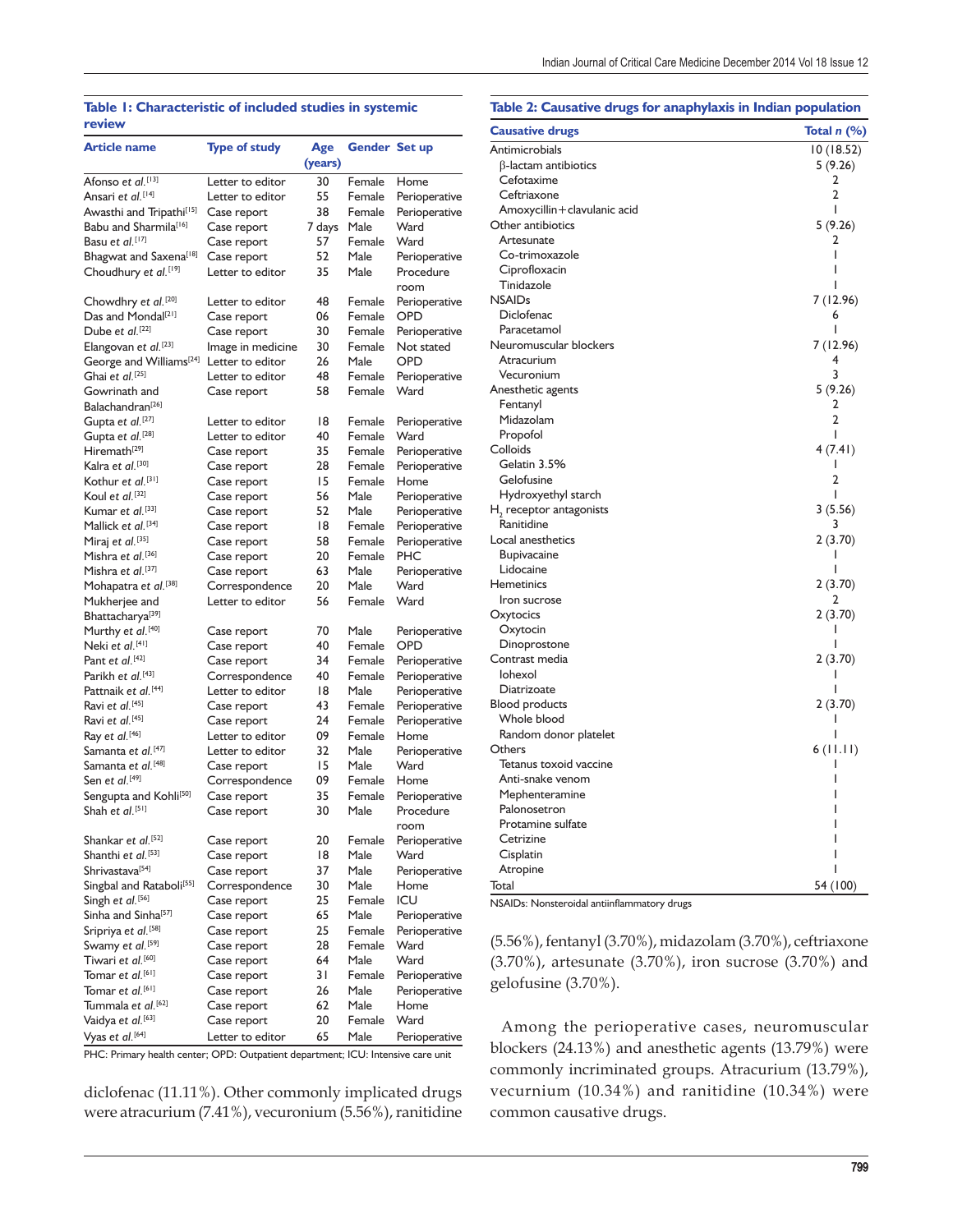Intravenous medication produced 74.07% reactions. Other reported routes were oral (14.81%), intramuscular (5.56%), intracervical (1.85%), intraurethral (1.85%) and intraspinal (1.85%).

## *Incubation period, clinical feature and severity of the reaction*

It was not possible to calculate the mean (95% CI) for the incubation period. Many reports described the incubation period as "Immediate/soon after the administration of the drug (25.93%)" and "within few min (11.11%)." It was within 1–5 min in 18.52%, >5–30 min in 24.07%, >30 min in 11.11% and not stated in 9.26% cases. Cardiovascular features dominated (98.15%) followed by respiratory (81.48%), cutaneous (72.22%) and gastrointestinal symptoms (9.26%). Almost 50% cases showed simultaneous involvement of cardiovascular, respiratory and cutaneous systems [Table 3]. The second common presentation was a combination of cardiovascular and respiratory features (20.37%). The common presenting features were hypotension (81.48%), difficulty in breathing  $(74.07%)$ , tachycardia  $(42.59%)$ , pruritus (33.33%), morbilliform rash (29.63%), urticaria (25.93%) and wheezing (20.37%) [Table 4]. On severity assessment, most patients belonged to grade III (57.41%) followed by grade II (22.22%) and grade IV (20.37%) at the time of presentation.

# *History of allergy, previous experience of drug reactions and co-morbid conditions*

The associated allergic conditions were bronchial asthma  $(1.85\%)$ ,<sup>[37]</sup> idiopathic urticaria  $(1.85\%)$ ,<sup>[28]</sup> household detergent allergy (1.85%)<sup>[35]</sup> and latex allergy  $(1.85\%)$ .<sup>[13]</sup> History of anaphylaxis with same drugs (ranitidine and tinidazole) was positive in two cases.[55,64] In the case of tinidazole induced anaphylaxis, norfloxacin + tinidazole fixed dose combination caused oral mucosal lesions on first exposure; anaphylaxis and erythema multiforme on second exposure. On third exposure to tinidazole alone, patient developed anaphylaxis and Stevens Johnson syndrome. However, patient tolerated metronidazole in between second and third exposure of tinidazole.[55] Previous hypersensitivity reaction to the same group of drug was observed in one case<sup>[26]</sup> and to the different group of drug was observed in two cases.[25,30] Grading of anaphylaxis cases were comparable for previous experience of allergic or drug reactions (*P* = 0.2283; Chi-square test).

The most common co-morbid condition was pregnancy (14.81%).[36,42,50,52,56,58,59,63] The drugs linked with anaphylaxis in pregnancy are iron sucrose (2), ranitidine (2), oxytocin (1), dinoprostone (1), cefotaxime (1) and diclofenac (1). Other co-morbid conditions were cardiovascular diseases (9.26%),[18,33,35,37,64] diabetes mellitus (3.70%),[37,64] chronic obstructive pulmonary disease  $(1.85\%)$ , <sup>[64]</sup> epilepsy  $(1.85\%)^{[34]}$  and cerebral malaria  $(1.85\%)^{[53]}$ 

### *Allergen testing*

Allergens were tested in 25 (46.30%) cases. Skin tests, IgE and serum tryptase were performed in 37.03%, 18.52% and 11.11% cases, respectively [Table 5]. Eighteen positive allergen skin testing were linked to the following

#### **Table 3: Systems involved in anaphylaxis**

| <b>System involved</b>       | n(%)      |
|------------------------------|-----------|
| $CVS + RS + cut$ eneous      | 28(51.85) |
| $CVS + RS$                   | 11(20.37) |
| CVS+cuteneous                | 07(12.96) |
| $CVS + RS + cutaneous + GIT$ | 02(3.70)  |
| $CVS + RS + GIT$             | 02 (3.70) |
| CVS alone                    | 02 (3.70) |
| $CVS+cutaneous+GIT$          | 01(1.85)  |
| RS+cuteneous                 | 01(1.85)  |
| Total                        | 54 (100)  |

CVS: Cardiovascular system; RS: Respiratory system; GIT: Gastrointestinal tract

**Table 4: Commonly observed clinical features of anaphylaxis**

| <b>Clinical features</b>                        | n (%)      |  |
|-------------------------------------------------|------------|--|
| Cardiovascular                                  |            |  |
| Hypotension                                     | 44 (81.48) |  |
| Tachycardia                                     | 23 (42.59) |  |
| Peripheral pulse absent/impalpable pulse        | 12(22.22)  |  |
| Bradycardia                                     | 11(20.37)  |  |
| Dysrythmia                                      | 06 (11.11) |  |
| Respiratory                                     |            |  |
| Difficulty in breathing                         | 40 (74.07) |  |
| Bilateral wheezing/bilateral rhonchi            | 11(20.37)  |  |
| Increased peak airway pressure                  | 07(12.96)  |  |
| Cyanosis                                        | 07(12.96)  |  |
| Diminished air entry                            | 06(11.11)  |  |
| Cutaneous                                       |            |  |
| Pruritus                                        | 18(33.33)  |  |
| Morbiliform rash                                | 16(29.63)  |  |
| Urticaria (hives)                               | 14 (25.93) |  |
| Angioedema                                      | 06 (11.11) |  |
| Flushing                                        | 06 (11.11) |  |
| Gastrointestinal tract                          |            |  |
| Nausea/vomiting                                 | 05 (9.26)  |  |
| Other                                           |            |  |
| Altered mental status/drowsy/restless/irritable | 19(35.19)  |  |

**Table 5: Allergen tests used for the diagnosis of anaphylaxis**

| <b>Types of allergen tests</b>      | n(%)       |
|-------------------------------------|------------|
| Skin testing                        | 20(37.03)  |
| Prick test                          | 04(7.41)   |
| Intradermal testing                 | 10(18.52)  |
| Prick and intradermal               | 05 (9.26)  |
| Patch                               | 01(1.85)   |
| Serum tryptase, during anaphylaxis  | 10(18.52)  |
| Serum tryptase, baseline-after 24 h | 02(3.70)   |
| lgE                                 | 06 (11.11) |
| Methylhitamine level in urine       | 01(1.85)   |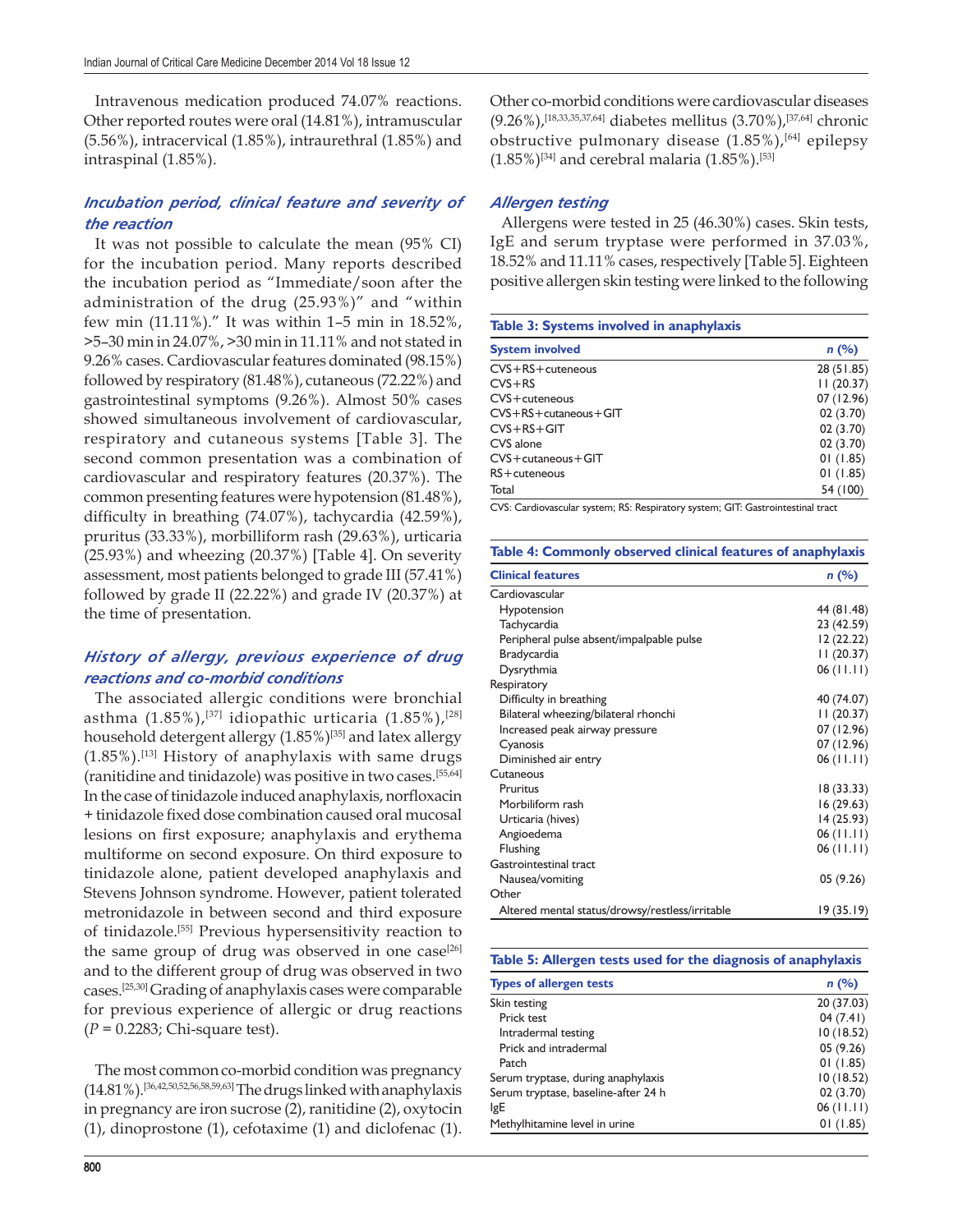drugs: Atracurium (3), vecuronium (3), midazolam (2), artesunate (2), ranitidine (2), gelofusine (2), fentanyl (1), oxytocin (1), propofol (1) and amoxicillin + clavulanic acid (1). Two negative skin testing were linked to the ceftriaxone. IgE assay was positive in 5 of the 6 stated cases. Positive IgE assays were linked to the one case each with propofol, ranitidine, oxytocin, mephenteramine and random donor platelet while it was within normal range in cisplatin-induced reaction.

#### *Therapeutic interventions*

Adrenaline was administered in 45 (83.33%) cases. Adrenaline was not administered due to insignificant fall of blood pressure  $(2)$ , [17,63] use of alternative vasopressors  $(2)$ ,  $[44,57]$  rise of blood pressure  $(1)^{[61]}$ and lack of diagnosis on presentation  $(1).$ <sup>[53]</sup> Three cases did not state its use.[39,49,55] Most common used route was intravenous (55.56%). Dose of the first injection of adrenaline varied from 0.01 to 1 mg. In one case, acute myocardial infarction was developed following intramuscular administration of 1 mg (1:1000) adrenaline.<sup>[62]</sup> Corticosteroid, antihistaminic, inotropes, bronchodilators,  ${\rm H}_{\rm _2}$  receptor antagonists and vasopressors were used in 87.04%, 53.70%, 25.93%, 24.07%, 18.52% and 16.67% cases, respectively [Table 6]. Ventilator support was required in 46.30% cases.

#### *Morbidity and mortality*

Anaphylaxis required intensive care unit admission in 29 cases (53.7%). The complications were present in 7 (12.96%) cases. The observed complications were cerebral hypoxic damage (5.55%), acute renal failure (5.55%) and fetal death (3.7%), septicemia (3.7%), acute respiratory distress syndrome (1.85%), abnormal coagulation profile (1.85%), pulmonary edema (1.85%) and abnormal liver function  $(1.85\%)$ .<sup>[18,19,33,37,48,50,59]</sup> The mortality for anaphylaxis was observed in 7 (12.96%) cases.[19,33,36,37,46,49,53] One case did not mention the outcome.[23] The expired and survived cases showed no association with gender, set up, systems involved, route of administration for causative drugs and not administration of adrenaline. The expired cases were significantly associated with a high rate of complications, cerebral hypoxic damage and preventable reactions than survived cases [*P* < 0.05; Table 7]. Seven expired cases were linked to the following drugs: Diclofenac (2), protamine sulfate (1), ceftriaxone (1), iohexol (1), random donor platelet (1) and iron sucrose (1).

#### *Assessment of anaphylaxis cases*

Fifty-three cases belonged to "probable" category on causality assessment. Only one case belonged to

#### **Table 6: Treatment administered for anaphylaxis**

| Therapy                             | n(%)         |
|-------------------------------------|--------------|
| Adrenaline                          | 45 (83.33)   |
| Number of doses required            |              |
| One                                 | 34 (62.96)   |
| Two                                 | 09 (16.67)   |
| Three                               | 01(1.85)     |
| Infusion                            | II (20.37)   |
| Route of administered               |              |
| Intravenous                         | 30 (55.56)   |
| Intramuscular                       | 03 (5.56)    |
| Subcutaneous                        | 04(7.41)     |
| Not stated                          | 08(14.81)    |
| Corticosteroid                      | 47 (87.04)   |
| Hydrocortisone                      | 36 (66.67)   |
| Methylprednisolone                  | 02 (3.70)    |
| Hydrocortisone+dexamethasone        | 04(7.41)     |
| Hydrocortisone + methylprednisolone | 01(1.85)     |
| Name not stated                     | 04 (7.41)    |
| Antihitaminics                      | 29 (53.70)   |
| Chlorpheniramine                    | 12(22.22)    |
| Diphenhdramine                      | $06$ (11.11) |
| Pheniramine                         | 06(11.11)    |
| Promethazine                        | 01(1.85)     |
| Name not stated                     | 04 (7.41)    |
| Inotropes                           | 14 (25.93)   |
| Dopamine                            | 10 (18.52)   |
| Dobutamine                          | 01(1.85)     |
| Name not stated                     | 03 (5.56)    |
| <b>Bronchodilators</b>              | 13 (24.07)   |
| Salbutamol                          | 04(7.41)     |
| Deriphylline                        | 04(7.41)     |
| Salbutamol+ipratropium bromide      | 03 (5.56)    |
| Levosalbutamol+ipratopium bromide   | 01(1.85)     |
| Aminophylline                       | 01 (1.85)    |
| H <sub>2</sub> receptor antagonists | 10 (18.52)   |
| Ranitidine                          | 08 (14.81)   |
| Name not stated                     | 02 (3.70)    |
| Vasopressors                        | 09 (16.67)   |
| Mephenteramine                      | 03(5.56)     |
| Ephedrine                           | 03 (5.56)    |
| Phenylephrine                       | 01 (1.85)    |
| Phenylepherine+ephedrine            | 01 (1.85)    |
| Norepinephrine+vasopressine         | 01(1.85)     |

"certain" category.[55] The "definitely preventable," "probably preventable" and "not preventable" cases were 12.96%, 1.85%, and 85.86%, respectively. Reasons for the preventability were past allergic reaction to the same drug  $(3)$ ,  $[26,55,64]$  immediate type of cutaneous reactions while ongoing treatment  $(2)$ , [46,49] anaphylactic reaction with ongoing treatment  $(2)^{[37,39]}$  and test dose not administered (1).[36]

### **Discussion**

In this study, drug-induced anaphylactic reactions in Indian population were systematically reviewed from selected published studies from 1998 to 2013. Only case reports and letter to editors were included as no caseseries, cohort or case-control study was conducted in India in last 15 years.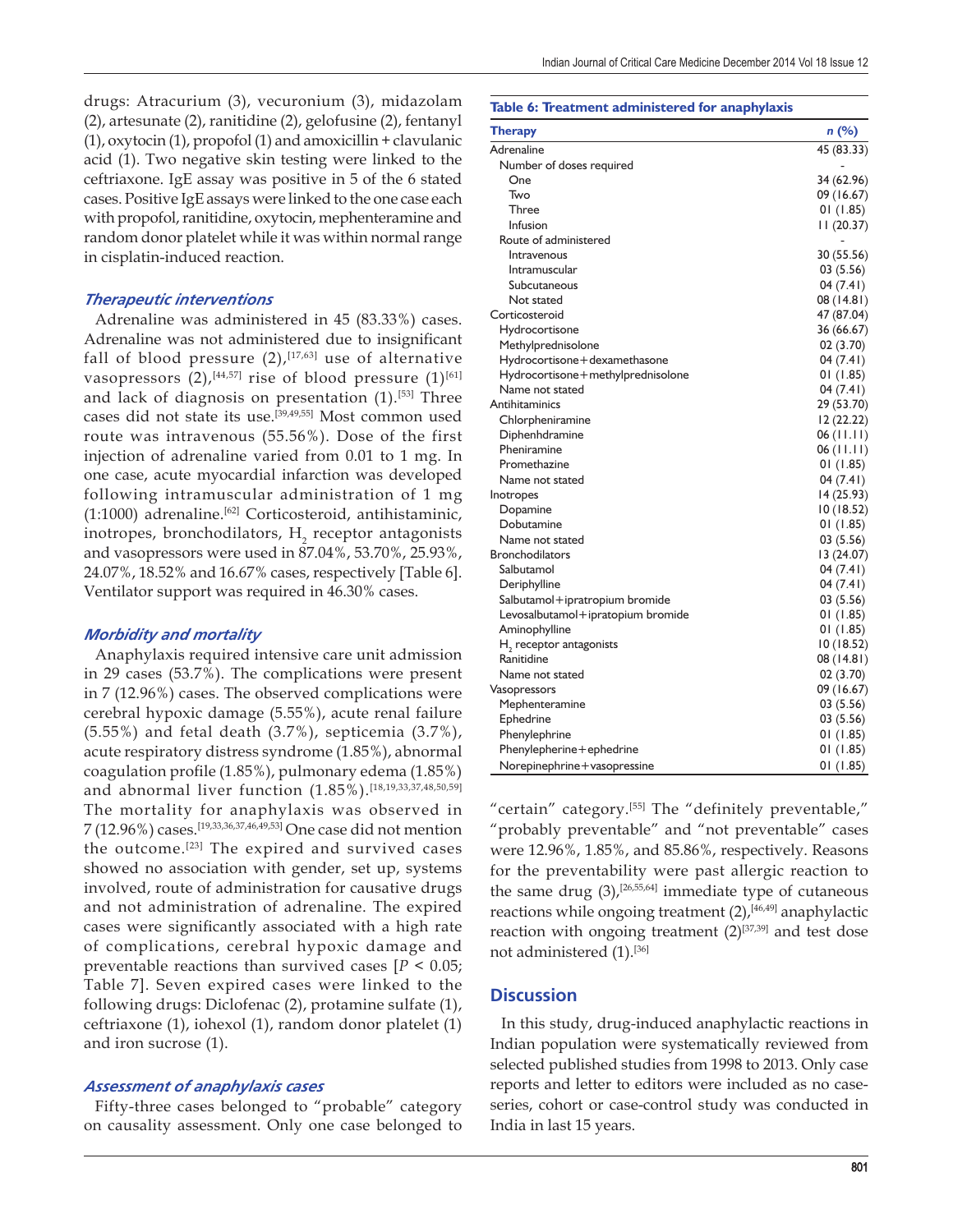| Table 7: Comparison of expired and survived cases |  |  |
|---------------------------------------------------|--|--|
|                                                   |  |  |

| <b>Variable</b>           | Expired<br>$(n=7)$ | <b>Survived P</b><br>$(n=47)$ | <b>OR (95% CI)</b>                            |
|---------------------------|--------------------|-------------------------------|-----------------------------------------------|
| Male patient              | 4(57.14)           |                               | 17 (36.17) 0.411 2.35 (0.47-11.79)            |
| Setting                   |                    |                               |                                               |
| Perioperative             |                    |                               | 02 (28.57) 28 (59.57) 0.221 0.27 (0.05-1.55)  |
| Home                      |                    |                               | 02 (28.57) 04 (8.51) 0.169 4.30 (0.62-29.75)  |
| Systems involved          |                    |                               |                                               |
| 2 system involvement      |                    |                               | 02 (28.57) 16 (34.04) 1.000 0.77 (0.13-4.45)  |
| >2 system involvement     |                    |                               | 05 (71.43) 25 (53.19) 0.443 2.20 (0.39-12.50) |
| Routes of causative drugs |                    |                               |                                               |
| Oral                      |                    |                               | 02 (28.57) 05 (10.64) 0.221 3.36 (0.51-22.11) |
| Intravenous               |                    |                               | 05 (71.43) 35 (74.47) 1.000 0.86 (0.15-5.01)  |
| Co-morbid conditions      |                    |                               |                                               |
| Pregnancy                 |                    |                               | $01(14.29) 08(17.02) 1.000 0.83(0.11-6.11)$   |
| Cardiovascular            |                    |                               | 02 (28.57) 03 (6.38) 0.120 3.92 (1.00-15.24)  |
| conditions                |                    |                               |                                               |
| Complications             |                    | $03(42.85)$ 04 (8.51)         | $0.039$ 5.04 (1.41-17.92)                     |
| Cerebral hypoxic          |                    | $02(28.57)$ 01 $(2.13)$       | $0.041$ 6.80 (2.14-21.58)                     |
| damage                    |                    |                               |                                               |
| Acute renal failure       |                    | 01(14.29) 02(4.25)            | $0.346$ 2.83 (0.48-16.61)                     |
| Treatment                 |                    |                               |                                               |
| Adrenaline not            |                    |                               | 01 (14.29) 05 (10.64) 1.000 1.14 (0.12-11.18) |
| administered              |                    |                               |                                               |
| Preventable reactions     |                    |                               | 04 (57.14) 04 (8.51) 0.006 14.33 (2.33-87.97) |

In demographics, maximum cases of anaphylaxis occurred in  $3<sup>rd</sup>$  to  $4<sup>th</sup>$  decades in our study. This is in contrast with the European studies where peak rate of anaphylaxis occurs in fifth to sixth decade.<sup>[6,7,65,67,68]</sup> In European literature, it coincides with high incidence of overall ADRs in these age groups.[6,68] Female preponderance for the anaphylaxis is in accordance with the previous studies.[7,67,69,70] The observed rate of anaphylaxis in female gender is ranged from 61.9% to 72.7%[7,67,70,71] and male to female ratio varies from 1:2 to 1:3 in various case-series studies.[67,69] One Italian case– control study reports 56.9% female anaphylaxis cases. However, there was no significant difference between the anaphylaxis cases and other ADRs (56.9% vs. 60.1%) in terms of female gender.<sup>[6]</sup> It was in line with the high number of overall ADRs in females.

In this study, antimicrobials are reported as the most common offending agents in line with the various studies abroad.<sup>[7,71-73]</sup>  $\beta$ -lactam antibiotics are major causative antimicrobials that coincide with reported literature.[6,7,70,72-75] In the international collaborative study, incidence of  $\beta$ -lactams-induced anaphylaxis was 5.7-32/100000 exposed patients.<sup>[66]</sup> Amoxicillin,<sup>[7,72]</sup> amoxicillin + clavulanic acid,<sup>[74]</sup> cephalosporins<sup>[73]</sup> are the commonly incriminated among  $\beta$ -lactam antibiotics. One Italian study reported OR (95% CI) for commonly observed antimicrobials: Penicillins 1.64 (1.30–2.05), cephalosporins 2.36 (1.76–3.17), glycopeptides 2.46 (1.14–5.30) and quinolones 2.17 (1.69–2.79).<sup>[6]</sup> For OR calculation, cases were considered as a number of anaphylaxis with suspected drugs and control as the number of other ADRs with the same drug. Artesunate is the second most common antimicrobial agent which is in contrast with the European literature.[6,7,70,72,73] It may be due to its widespread use in India due to malaria. IgE mediated mechanism was confirmed in both cases of artesunate by positive skin testing.

Diclofenac is the most commonly reported NSAID in literature.[72] In one Italian study, diclofenac was the only NSAID with a significant reporting OR of 3.23 (95% CI: 2.21–4.73).[6] As per van Puijenbroek *et al*. OR of diclofenac-induced anaphylaxis to all other drugs was 17.2 (95% CI: 12.1–24.5) and was quite higher than other NSAIDs.[68] The incidence rate (95% CI) for diclofenac-induced anaphylaxis as per different routes were: Oral-7.2 (2.6–20), parenteral-9.0 (2.7–30) and suppository-16 (3.4–74) per 100000 exposed patients.<sup>[66]</sup> We have observed 3 cases each with oral and parenteral routes and none with diclofenac suppository. Risk of anaphylaxis is reported higher with the use of heteroaryl acetic acids (diclofenac, tolmetin and ketorolac) than arylpropionic acid NSAIDs (ibuprofen, naproxen, flurbiprofen, ketoprofen, fenoprofen and oxaprozin) as per their OR (19.7, 95% CI: 13.8–28.1 vs. 6.7, 95% CI: 4.2–10.6).[68] In contrast to this study, Renaudin *et al*. [7] had reported paracetamol and ibuprofen while Moro Moro *et al*. [74] had reported ibuprofen and acetylsalicylic acid as common causative NSAIDs.

Neuromuscular blockers are most commonly account for anaphylaxis in perioperative cases that matches with the foreign studies.[67,70,76-78] Rocuronium, succinylcholine, atracurium and vecuronium are commonly incriminated drugs in the literature.[7,67,70,76,79] The observed rate of anaphylaxis for rocuronium, atracurium and vecuronium are 8.0, 4.01, and 2.8/1,00,000 administrations, respectively.[79] We observed anaphylaxis with atracurium and vecuronium only in this study.

Anaphylaxis to contrast media is reported lower than previous studies.[6,67] In contrast to previous studies, no latex-induced anaphylactic reaction was observed.[7,67,74] Only one case of anti-snake venom induced anaphylaxis is published from India in spite of common occurrence.<sup>[66]</sup>

In this study, diagnosis was mainly based on clinical presentation. Skin testing, serum tryptase and IgE assay were carried out in <50% cases. This frequency is lower than foreign studies.<sup>[7,67]</sup> IgE mediated mechanism can be established by positive skin tests and IgE assay for the anaphylaxis.[7] This study supports it for neuromuscular blockers and anaesthetic agents. High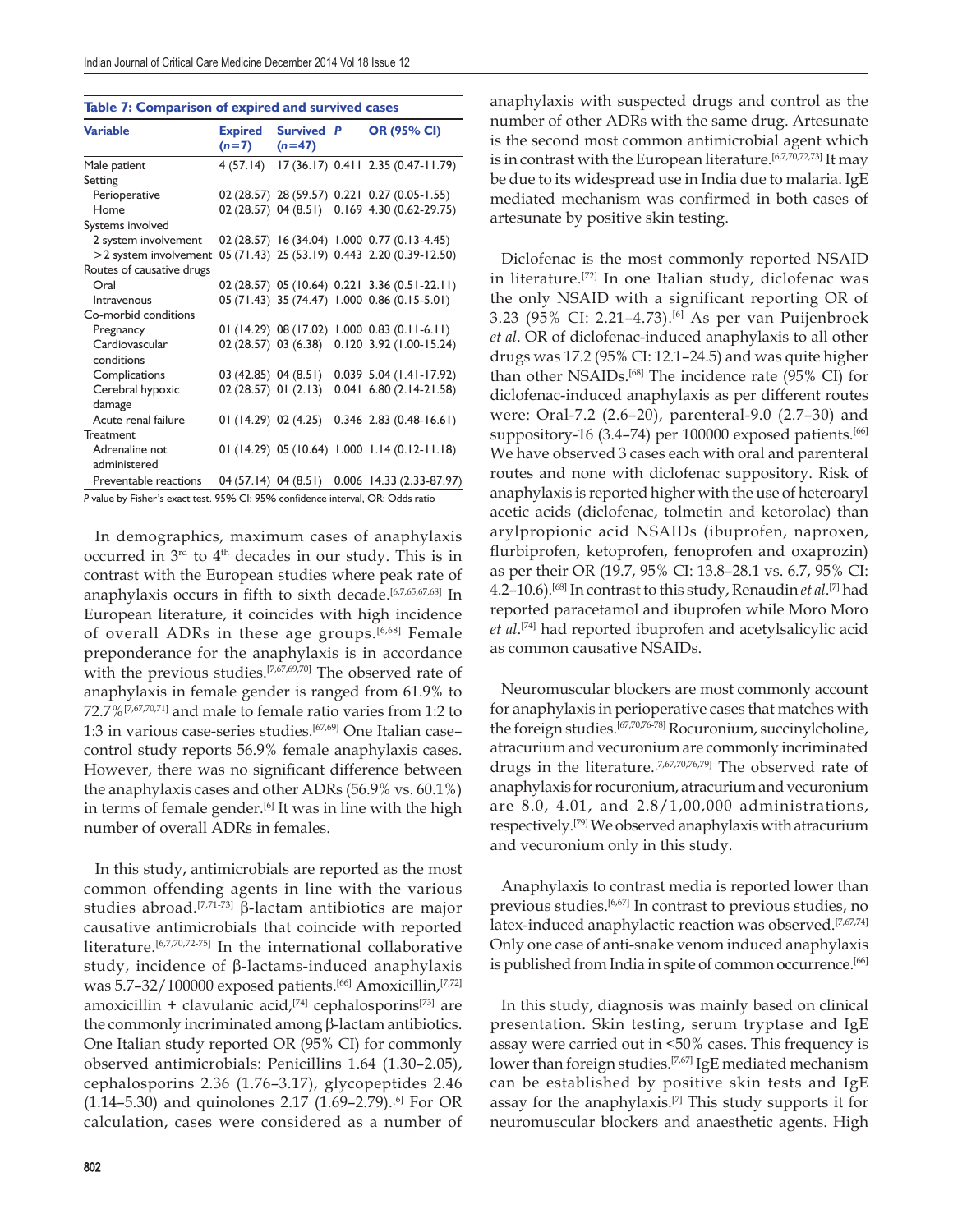frequency of cross-reactivity (63.4–82.6%) is reported among neuromuscular blockers.[67,70,76,78] Rocuronium and vecuronium in Laxenaire *et al*. [67] and vecuronium, atracurium and pancuronium in Karila *et al*. [78] show highest rate of cross reactivity. Skin testing should be done with all the neuromuscular blockers in a sensitized individual to find the safer alternative.<sup>[80]</sup> Negative skin prick testing with ceftriaxone in this study are in line with the low frequency of positive prick tests for cephalosporins (58.5%) reported in literature.[7] NSAIDsinduced reactions can be immune or nonimmmune mediated. One French study reported most cases of paracetamol and ibuprofen due to nonimmune mediated hypersensitivity or unknown mechanism while all cases of diclofenac were IgE mediated as suggested by positive intradermal and basophil activation tests.[7] In our study, allergen testing was performed in only one dicolofenac case which reported elevated serum tryptase at 1 h and methylhistamine level in urine at 4 h. Serum tryptase was not repeated after 24 h to check for baseline.<sup>[56]</sup>

Both intravenous<sup>[6]</sup> and oral<sup>[7,74]</sup> medications are commonly incriminated in the literature. More frequent reporting among inpatients than outpatients are in accordance with previous studies.[6,75] This may be because most cases of anaphylaxis in our study are perioperative and intravenous drugs are exclusively used in hospital settings than outpatient setting. Our findings suggest slight lower rate of cutaneous involvement (72.22%) than expected of >80% by Sampson *et al*. [8] In contrast with our findings, de Silva *et al*.<sup>[73]</sup> and Moro Moro *et al*. [74] had reported high rate of cutaneous and respiratory systems while low rate of cardiovascular involvement. However, they have included all cases of anaphylaxis irrespective of the etiology. A study of fatal anaphylaxis in UK showed most common involvement of cardiovascular system with drug-induced and respiratory system with food-induced anaphylactic reactions.<sup>[81]</sup> In line with our findings, cardiovascular symptoms were predominant than cutaneous and respiratory in a study of perioperative anaphylaxis cases by Laxenaire *et al*. [67] Overall grading for the severity of reactions (grade III > II > IV) are in accordance with the literature.[67,79] Allergic conditions are less frequently observed than previous study.[67] Bronchial asthma was associated with fatal outcome as reported in literature.<sup>[5]</sup>

The adrenaline was used in 83.33% patients as against 57.6% in Renaudin *et al*. [7] and 76% in de Silva *et al*. [73] A recent systematic review for the management of anaphylaxis suggests prompt administration of adrenaline may be life-saving. Repeat dose of adrenaline is also require frequently.[82] Subcutaneous route is not

considered optimal for case of anaphylaxis particularly in the presence of shock as absorption may be impaired. Adrenaline concentrations were significantly higher after intramuscular injection into the thigh than after intramuscular or subcutaneous injection into the upper arm in healthy adults.[83] Optimum site of intramuscular injection is vastus lateralis muscle.[82] Use of subcutaneous route for adrenaline is lower than previous study.[73] Almost 50% of patients received intravenous adrenaline and 20% received intravenous infusion in this study. Continuous low dose adrenaline infusion is most effective and safe due to ease of titration as per desired response.[8] A recent systematic review did not identify any suitable randomized control trials (RCTs) or quasi-RCTs for the steroids and antihistaminics in the management of anaphylaxis.[82] Because of antiallergic mechanisms, steroids are routinely incorporated in management.<sup>[8]</sup> They are not the part of initial management due to slow onset of action. Steroids should never be used in place of or prior to adrenaline.<sup>[84]</sup> However, they can prevent biphasic reaction.<sup>[8,85]</sup>  $H_1$ antihistaminics should be used as a second line treatment because of slow action and little effect on blood pressure and respiratory symptoms.<sup>[8,85]</sup> The combination of  $H_1$ antihistaminics and  $H_2$  receptor antagonists are superior to  $H_1$  antihistaminics alone for urticaria but not for the angioedema and pruritus.[82] Vasopressors should be given if adrenaline and fluid resuscitation are not able to maintain systolic blood pressure >90 mm Hg.[8] Inhaled  $\beta_2$ -agonist should be used for the bronchospasm resistant to adequate doses of adrenaline.[84]

The pregnancy was the most common co-morbid condition. This may be correlated with female preponderance in child bearing age. It was associated with maternal death in one case and adverse neonatal outcome in two cases. In contrast with previous studies, iron sucrose is the commonly incriminated drug during pregnancy.[86,87] This may be because of high prevalence of anemia during pregnancy in India, which may lead to its frequent use than western countries.

Hypoxic brain injury and renal failure had been reported as complications of anaphylaxis in literature.[88,89] Two out of three patients with brain injury were expired in this study. Observed mortality rate (12.96%) in our study is quite higher (0.11–1.8%) than previous studies.[3,7,73] A recent French study had identified male gender, emergency setting, history of cardiovascular disease, obesity and beta-blocker treatment as risk factors for the fatal anaphylaxis due to neuromuscular blockers.[90] We have not observed mortality difference for gender, set up and history of cardiovascular diseases. This may be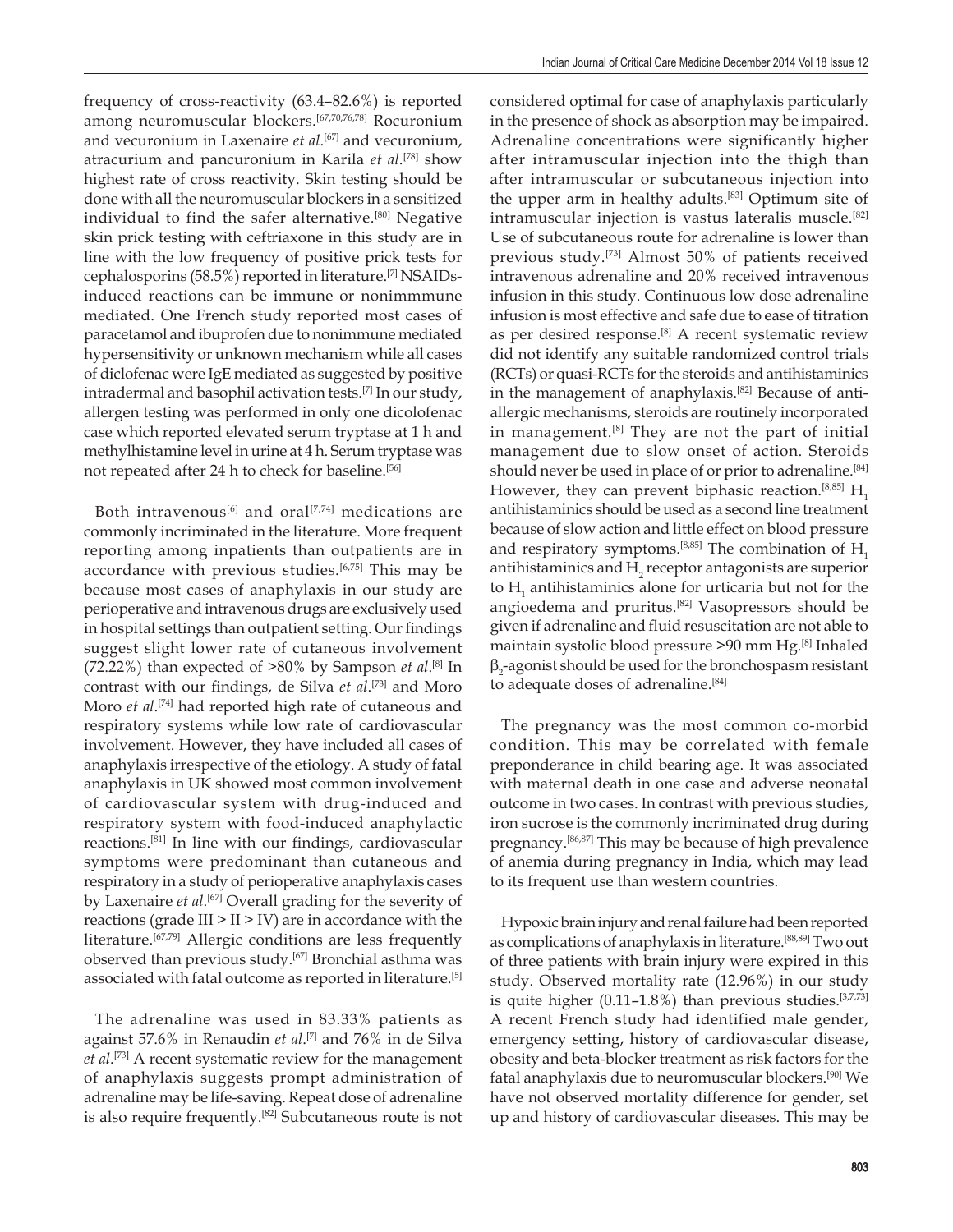because of small sample size for the subgroup analysis. Adrenaline was used in 5 out of 7 fatal cases. It was used in 62% of fatal anaphylaxis cases and before arrest in 14% only in one study from UK.[81] Fatalities can occur even if adrenaline is used correctly.<sup>[82]</sup> In this study, variables associated with fatal outcome were overall complications (OR =5.04; 95% CI: 1.41–17.92), cerebral hypoxic damage (OR =6.80; 95% CI: 2.14–21.58) and preventable reactions (OR =14.33; 95% CI: 2.33–87.97).

Of included 54 reactions, 53 belonged to "probable" and one to "certain" category in causality assessment with Naranjo's algorithm.<sup>[11]</sup> No anaphylactic reactions belonged to possible and unlikely category which stat that included cases are more likely due to the incriminated drug rather than the result of other factor. Total 14.81% of reported reactions were preventable as per a Schumock and Thorton criterion that is similar with the previous study showing 15% of preventable cutaneous allergic reactions.[91] One Swedish study observed one fourth of the fatal ADRs could be prevented.<sup>[92]</sup> A recent systematic review on "preventable ADRs" reported that approximately half of ADRs are preventable among outpatients-52% (95% CI: 42–62%) and inpatients-45% (95 CI: 33–58%).[93] Ignorance of immediate type of reaction while ongoing treatment and past allergic reactions with the same drugs are the common preventable factors which coincide with preventable allergic cutaneous reactions.[91] Kanjanarat *et al*. had observed prescribing of antimicrobials despite a history of allergy is one of the common reasons for the preventable adverse events.[94] Recurrent anaphylaxis can be prevented by identification of risk factors, avoidance of allergen, with caution and constant supervision.[5,73]

There are several limitations of this study. Only case reports were available for the analysis and so the results should be interpreted in this context. There is possibility of bias related to case reports. The main aim of case report is to publish previously unknown ADRs or those occurring with different manner or frequency than expected. This may be the reason for the high rate of observed mortality. There are fewer chances that a well-known reaction is reported. Similarly there are more chances for a new drug induced-reaction to be published. Due to lack of control data, we could not calculate incidence rate for the anaphylaxis and OR for the causative drugs. We could not compare pediatric and adult data due to small sample size. We could not estimate exact incubation period, length of hospital stay, dilution used for the drugs in skin testing and time for administration of adrenaline after symptom onset because of the paucity of data. Site of skin testing was also not mentioned in the included case reports.

804

Skin of forearm is more likely to release histamine nonspecifically than patient' back.<sup>[67]</sup>

### **Conclusion**

In India, the anaphylaxis shows preponderance for the age group 20–40 years and females. This study supports antimicrobials, NSAIDs and neuromuscular blockers as commonly incriminated agents. Cardiovascular features are the predominant manifestation. There is need for the wider use of skin testing and specific IgE assays. High mortality and morbidity is observed for anaphylactic reactions. The complications and preventable reactions are associated with the fatal reactions. Ignorance of previous allergic reaction is the important cause for preventable reactions. In India, registry system and vigilance network are required to strengthen the database for anaphylaxis. The large cohort or case-control study is required from India to confirm the findings of this study.

### **References**

- 1. Panesar SS, Javad S, de Silva D, Nwaru BI, Hickstein L, Muraro A, *et al.* The epidemiology of anaphylaxis in Europe: A systematic review. Allergy 2013;68:1353-61.
- 2. Cetinkaya F, Incioglu A, Birinci S, Karaman BE, Dokucu AI, Sheikh A. Hospital admissions for anaphylaxis in Istanbul, Turkey. Allergy 2013;68:128-30.
- 3. Harduar-Morano L, Simon MR, Watkins S, Blackmore C. A populationbased epidemiologic study of emergency department visits for anaphylaxis in Florida. J Allergy Clin Immunol 2011;128:594-6001.
- 4. Tupper J, Visser S. Anaphylaxis: A review and update. Can Fam Physician 2010;56:1009-11.
- 5. Neugut AI, Ghatak AT, Miller RL. Anaphylaxis in the United States: An investigation into its epidemiology. Arch Intern Med 2001;161:15-21.
- 6. Leone R, Conforti A, Venegoni M, Motola D, Moretti U, Meneghelli I, *et al.* Drug-induced anaphylaxis: Case/non-case study based on an Italian pharmacovigilance database. Drug Saf 2005;28:547-56.
- 7. Renaudin JM, Beaudouin E, Ponvert C, Demoly P, Moneret-Vautrin DA. Severe drug-induced anaphylaxis: Analysis of 333 cases recorded by the Allergy Vigilance Network from 2002 to 2010. Allergy 2013;68:929-37.
- 8. Sampson HA, Muñoz-Furlong A, Campbell RL, Adkinson NF Jr, Bock SA, Branum A, *et al.* Second symposium on the definition and management of anaphylaxis: Summary report – Second National Institute of Allergy and Infectious Disease/Food Allergy and Anaphylaxis Network symposium. J Allergy Clin Immunol 2006;117:391-7.
- 9. Gagnier JJ, Kienle G, Altman DG, Moher D, Sox H, Riley D, *et al.* The CARE Guidelines: Consensus-based Clinical Case Reporting Guideline Development. Glob Adv Health Med 2013;2:38-43.
- 10. Ring J, Behrendt H, de Weck A. History and classification of anaphylaxis. Chem Immunol Allergy 2010;95:1-11.
- 11. Naranjo CA, Busto U, Sellers EM, Sandor P, Ruiz I, Roberts EA, *et al.*  A method for estimating the probability of adverse drug reactions. Clin Pharmacol Ther 1981;30:239-45.
- 12. Lau PM, Stewart K, Dooley MJ. Comment: Hospital admissions resulting from preventable adverse drug reactions. Ann Pharmacother 2003;37:303-4.
- 13. Afonso N, Shetgaonkar P, Dang A, Rataboli PV. Cetirizine-induced anaphylaxis: A rare adverse drug reaction. Br J Clin Pharmacol 2009;67:577-8.
- 14. Ansari MM, Gupta K, Bhandari S, Haleem S. Amoxicillin/clavulinic acid-induced anaphylaxis during anesthesia. J Anaesthesiol Clin Pharmacol 2012;28:531-2.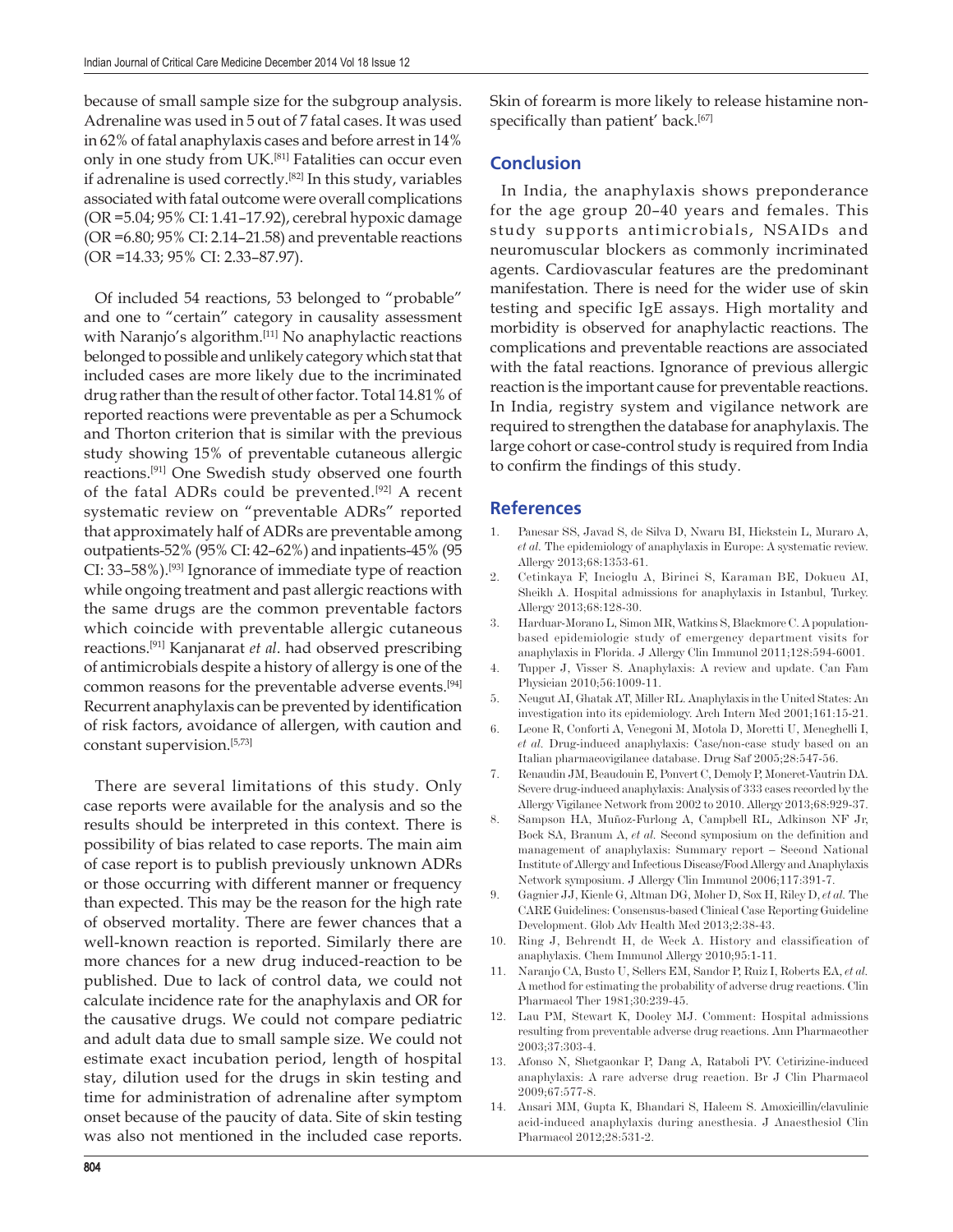- 15. Awasthi S, Tripathi RK. Anaphylaxis following injection atracurium besylate: An uncommon but life threatening complication. Indian J Fundam Appl Life Sci 2013;3:211-3.
- 16. Babu TA, Sharmila V. Cefotaxime-induced near-fatal anaphylaxis in a neonate: A case report and review of literature. Indian J Pharmacol 2011;43:611-2.
- 17. Basu R, Rajkumar A, Datta NR. Anaphylaxis to cisplatin following nine previous uncomplicated cycles. Int J Clin Oncol 2002;7:365-7.
- 18. Bhagwat AG, Saxena KN. Intraoperative anaphylaxis to inj ceftriaxone: Here we go again. Indian J Anaesth 2008;52:462.
- 19. Choudhury M, Malik M, Velayoudam D. Late and acute reaction to iohexol, refractory to treatment. Indian J Anaesth 2011;55:631-3.
- 20. Chowdhry V, Debasish G, Dharmajivan S. Anaphylaxis to vecuronium: A rare event. Indian J Anaesth 2012;56:314-5.
- 21. Das S, Mondal S. Tetanus toxoid induced anaphylaxis. J Vaccines Vaccin 2012;3:126.
- 22. Dube SK, Panda PS, Agrawal GR, Singh DK. Anaphylaxis to artesunate? Indian J Crit Care Med 2012;16:55-7.
- 23. Elangovan A, Chacko J, Chatterjee S, Kuntoji B. Woman with supposed anaphylactic reaction. Persistent left superior vena cava. Ann Emerg Med 2012;59:98, 114.
- 24. George C, Williams A. Anaphylaxis with midazolam Our experience. Indian J Anaesth 2011;55:630-1.
- 25. Ghai B, Wig J, Gupta V. Intraoperative severe anaphylaxis due to gelofusine during a neurosurgical procedure. Anesth Analg 2007;104:238.
- 26. Gowrinath K, Balachandran C. Anaphylactic reaction due to paracetamol. J Indian Med Assoc 2004;102:223, 226.
- 27. Gupta A, Srivastava U, Saxena A, Mittal A, Dwivedi Y. Severe anaphylactic reaction to atracurium. Indian J Pharmacol 2012;44:144-5.
- 28. Gupta YK, Shanmugam SP, Padhy BM, Goyal A. Palonosetron induced anaphylaxis in an adult female. Br J Clin Pharmacol 2010;70:149-50.
- 29. Hiremath DA. Anaphylaxis to IV atropine: A case report. Indian J Clin Pract 2013;23:799-800.
- 30. Kalra S, Kale S, Wadhwa R. Anaesthetic management of a parturient with anaphylaxis to ranitidine. J Anaesth Clin Pharmacol 2010;26:410-2.
- 31. Kothur K, Singh M, Dayal D. Ciprofloxacin-induced anaphylactoid reaction. Eur J Pediatr 2006;165:573-4.
- 32. Koul A, Jain R, Sood J. A critical incident report: Propofol triggered anaphylaxis. Indian J Anaesth 2011;55:530-3.
- 33. Kumar P, Girdhar KK, Anand R, Khera G. Life claiming anaphylaxis to intravenous ceftriaxone after negative skin test. Indian Anaesthetists' Forum 2005;6:1-6.
- 34. Mallick S, Chatterjee A, Basunia SR, Bisui B. Successful resuscitation in a case of sudden cardiac arrest in an epileptic patient posted for spinal surgery. Anesth Essays Res 2013;7:123-6.
- 35. Miraj A, Foaud A, Seth B. Cardiac arrest following an anaphylactic reaction to atracurium. BMJ Case Rep 2010;2010.
- 36. Mishra A, Dave N, Viradiya K. Fatal anaphylactic reaction to iron sucrose in pregnancy. Indian J Pharmacol 2013;45:93-4.
- 37. Mishra DK, Sathyamurthy I, Subramanyan K, Girinath MR. Life threatening protamine reaction during bypass surgery – a case report. Indian Heart J 2009;61:216-7.
- 38. Mohapatra MK, Srinivas D, Kar AK, Murmu M. Anaphylactic reaction to intravenous artesunate. J Assoc Physicians India 2009;57:183-4.
- 39. Mukherjee S, Bhattacharya P. Severe anaphylactic reaction in IgA deficient patient following transfusion of whole blood. Asian J Transfus Sci 2011;5:177.
- 40. Murthy TV, Goyal R, Bhatia P, Singh VP, Prabhakar T. Compounded hypotension following spinal anaesthesia and anaphylaxis to 3.5% gelatin-a case report. Indian J Anaesth 2004;48:493-5.
- 41. Neki NS, Sharma R, Gupta SN, Gupta H, Maniea T. Anaphylactic reaction to intramuscular diclofenac. Case Rep Trop 2013;1:1-2.
- 42. Pant D, Vohra VK, Pandey SS, Sood J. Pulseless electrical activity during caesarean delivery under spinal anaesthesia: A case report of severe anaphylactic reaction to Syntocinon. Int J Obstet Anesth 2009;18:85-8.
- 43. Parikh G, Shah V, Singh D, Kadam P, Kharadi N. An unusual cause of anaphylaxis during surgery. Indian J Crit Care Med 2013;17:396-7.
- 44. Pattnaik SK, Peddinti KC, Samala KB. Adverse reactions to 6% hydroxyethyl starch in the operating room. J Clin Diagn Res 2013;7:2656.
- 45. Ravi PR, Vijay MN, Shouche S. Two cases of anaphylaxis under anaesthesia with vecuronium. Med J Armed Forces India 2013. [In Press]. Available from: http://www.mjafi.net/article/S0377- 1237(13)00183-4/pdf. [Last accessed on 2014 Aug 10].
- 46. Ray M, Mitra S, Parmar V. Diclofenac induced fatal anaphylactic reaction. Indian Pediatr 1999;36:1067-9.
- 47. Samanta S, Paul M, Samanta S. Mephentermine triggered anaphylaxis in the peri-operative period: An unusual occurrence. Saudi J Anaesth 2013;7:219-20.
- 48. Samanta SK, Mahapatra NC, Fariduddin K, Mazumdar DB, Mandal K. Cortical blindness and paraplegia following hypoxic ischemic encephalopathy as a complication of common krait bite. Nepal J Ophthalmol 2011;3:206-9.
- 49. Sen I, Mitra S, Gombar KK. Fatal anaphylactic reaction to oral diclofenac sodium. Can J Anaesth 2001;48:421.
- 50. Sengupta A, Kohli JK. Antibiotic prophylaxis in cesarean section causing anaphylaxis and intrauterine fetal death. J Obstet Gynaecol Res 2008;34:252-4.
- 51. Shah N, Sangani S, Parikh S, Chahar K. A case report: Anaphylactic reaction to intravenous radiocontrast agent. B J Kines 2012;4:19-21. Available from: http://www.medadmbjmc.in/bjmc/docs/BJ\_Kines\_ October\_2012.pdf#page=21. [Last accessed on 2014 Aug 10].
- 52. Shankar AK, Puri R, Singh Y. Cardiovascular collapse under spinalanesthesia. J South Asian Fed Obstet Gynecol 2009;1:67-9.
- 53. Shanthi B, Bhavanadhar, Chandran P, Prasad AK. IgE- and IgG mediated severe anaphylactic platelet transfusion reaction in a known case of cerebral malaria. Asian J Transfus Sci 2013;7:81-3.
- 54. Shrivastava S. An experience with midazolam anaphylactoid reaction. J Anesth 2012;26:642-3.
- 55. Singbal SS, Rataboli PV. Anaphylaxis and hypersensitivity syndrome reactions in increasing severity following repeated exposure to tinidazole. J Postgrad Med 2005;51:243-4.
- 56. Singh R, Bansal D, Baduni N, Vajifdar H. Anaphylactic reaction to intravenous diclofenac. Indian J Crit Care Med 2011;15:37-9.
- 57. Sinha M, Sinha R. Anaphylactic shock following intraurethral lidocaine administration during transurethral resection of the prostate. Indian J Urol 2008;24:114-5.
- 58. Sripriya R, Kumar VR, Prabhu R, Ravishankar M. Intraoperative anaphylaxis to ranitidine during cesarean section. J Nat Sci Biol Med 2013;4:257-9.
- 59. Swamy NM, Manjula BG, Sunitha, Lakshmi. Near fatal anaphylactic shock following iron sucrose injection for the treatment of anaemia. Int J Med Appl Sci 2013;2:28-31.
- 60. Tiwari AK, Tomar GS, Ganguly CS, Kapoor MC. Kounis syndrome resulting from anaphylaxis to diclofenac. Indian J Anaesth 2013;57:282-4.
- 61. Tomar GS, Tiwari AK, Chawla S, Mukherjee A, Ganguly S. Anaphylaxis related to fentanyl citrate. J Emerg Trauma Shock 2012;5:257-61.
- 62. Tummala K, Maniyal VK, Chandrashekaran R, Mathew N, Ganeshwala G. Cardiac anaphylaxis: A case of acute ST-segment elevation myocardial infarction after IM epinephrine for anaphylactic shock. Am J Emerg Med 2013;31:1157.e1-3.
- 63. Vaidya M, Ghike S, Jain S. Anaphylactoid reaction after use of intracervical dinoprostone gel. J Obstet Gynaecol Res 2014;40:833-5.
- 64. Vyas VH, Mohite SN, Khatavkar SS, Jagtap SR. Ranitidine anaphylaxis: A rare occurrence. Indian J Anaesth 2011;55:425-6.
- 65. An epidemiologic study of severe anaphylactic and anaphylactoid reactions among hospital patients: Methods and overall risks. The International Collaborative Study of Severe Anaphylaxis. Epidemiology 1998;9:141-6.
- 66. International Collaborative Study of Severe Anaphylaxis. Risk of anaphylaxis in a hospital population in relation to the use of various drugs: An international study. Pharmacoepidemiol Drug Saf 2003;12:195-202.